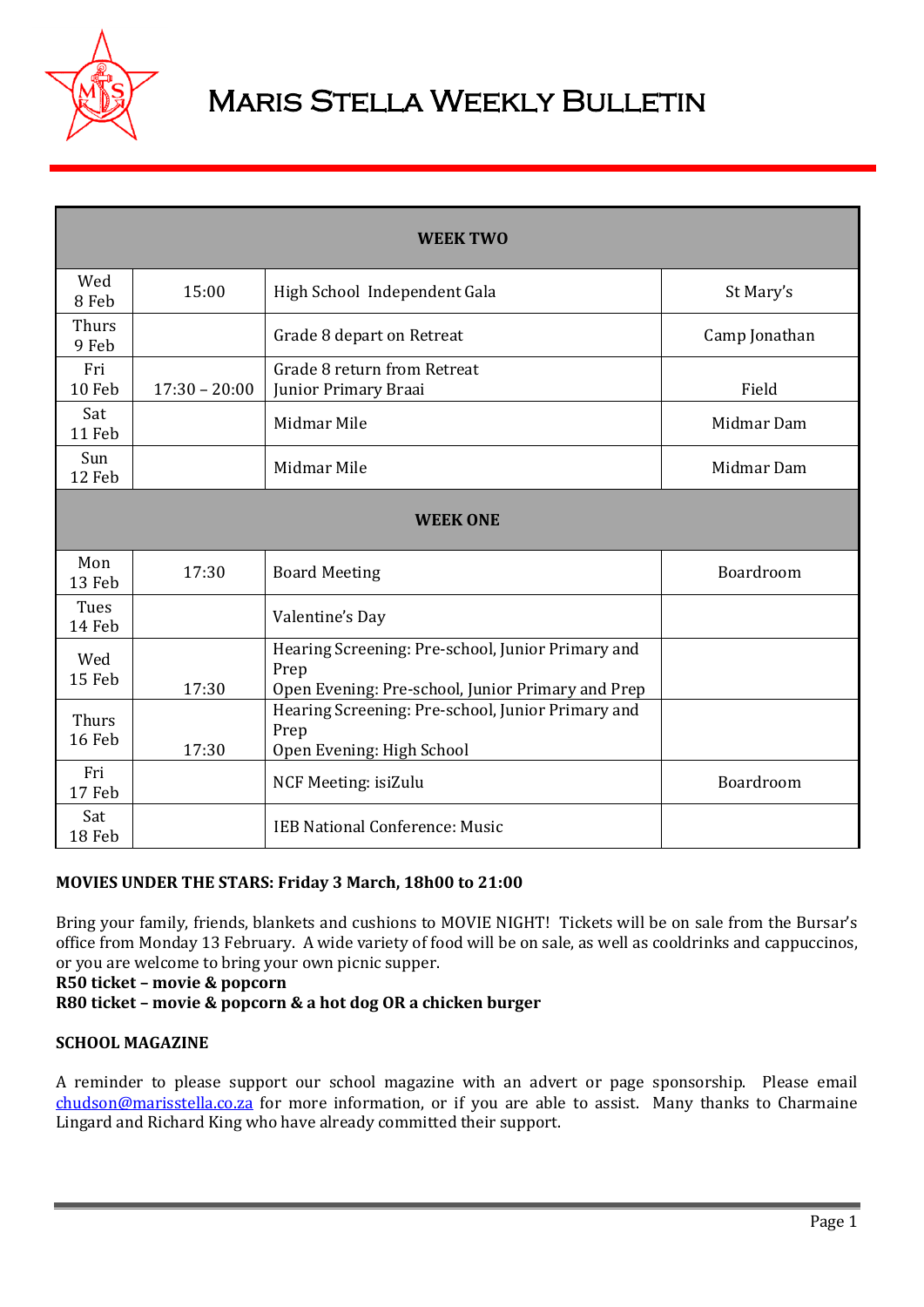#### **HOMEWORK CENTRE**

If anyone has any board games that they would like to donate to our Prep Homework Centre, we would be most grateful.

#### **SWIMMING**

Congratulations to our High School Swimming Team for their excellent performance at the Northlands' Girls High Friendly Gala on Wednesday 1 February. The results were as follows:

Durban Girls' High: 1st Maris Stella: 2nd Danville: 3rd Westville Girls' High: 4th

Special mention must be made of our U17 swimmers, who won every race they swam in!

#### **KARATE**

**Emma-Leigh Chisholm** competed in the KZN Karate Trials over the weekend and received a Gold medal for Kumite (Free fighting). She has been awarded her KZN Colours and will participate in the SA Karate Trials in March. Congratulations on this incredible achievement, Emma-Leigh!

#### **HOCKEY**

#### **Results from Indoor Hockey League on Thursday 2 and Saturday 4 February**

#### **Thursday 2 February**

Maris Stella 1st Team vs Durban Girls' College: Lost 0 – 8 Maris Stella U16A vs Danville: Lost 1 – 4 Maris Stella U14A vs St Mary's: Lost 0 – 8

#### **Saturday 5 February**

Maris Stella 2nd Team vs Grosvenor Girls' High 1st Team: Lost 3 - 5 Maris Stella U16B vs Durban Girls' High: Won 6 – 1 Maris Stella U14A vs Crawford La Lucia: Lost 3 – 5 Maris Stella U14B vs St Mary's: Lost 4 - 6

#### **DRAMATIC ARTS**

Congratulations to **Yanga Ndlovu**, Grade 5, and **Sesiphiwe Zwane**, Grade 11, whose recent auditions for the International Arts Talent Showcase 2017 qualified them to perform in the finals, which take place in Johannesburg in October. Good luck Yanga and Sesiphiwe!

#### **ATHLETICS**

At the Umlazi District Trials on Thursday 2 February, **Carly Smith**, Grade 5, placed 2nd in the U11 70m hurdles, qualifying for KZN trials. She also came 4th in the long jump, with a distance of 3.33m. Well done Carly!